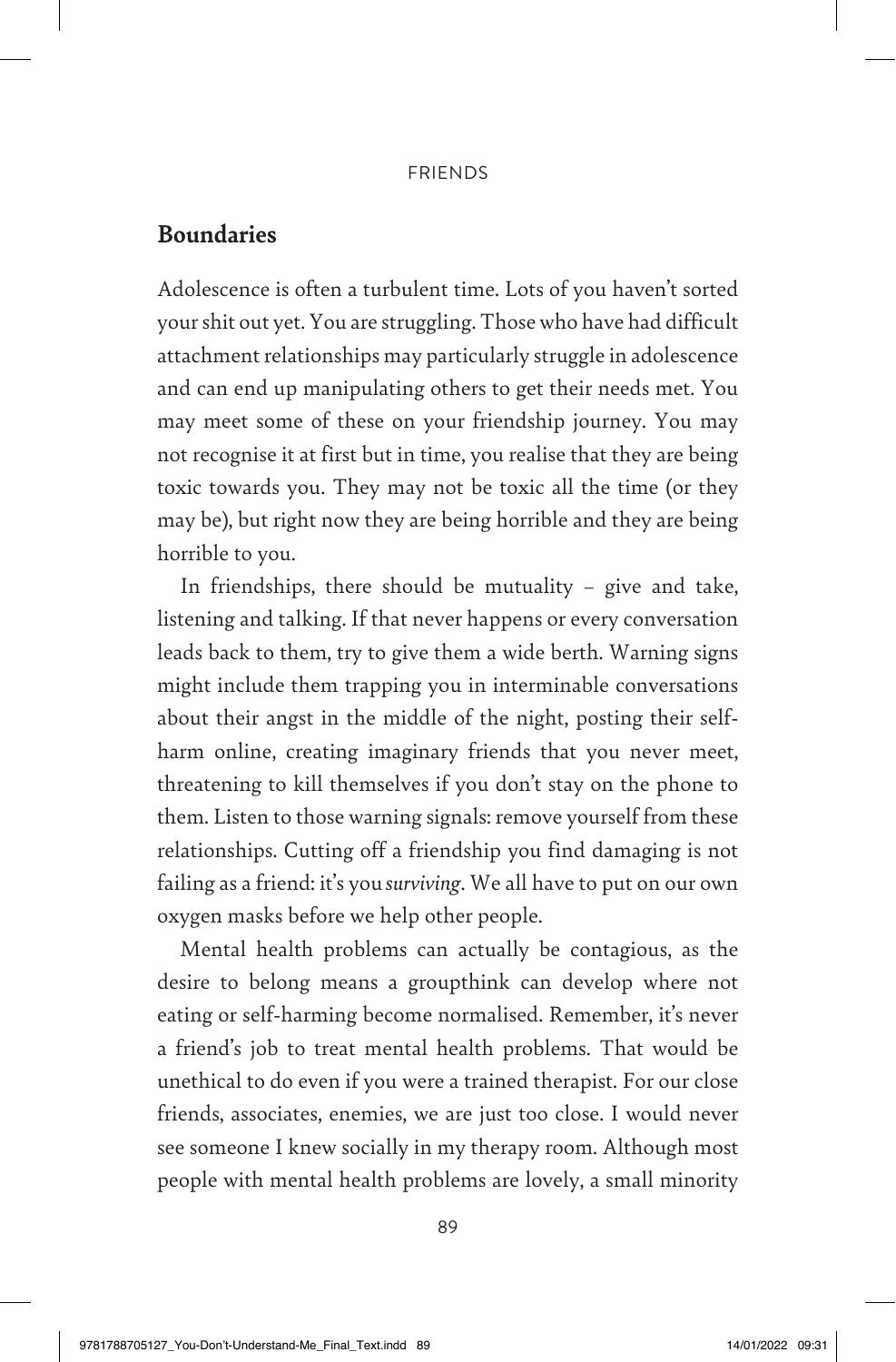### YOU DON'T UNDERSTAND ME

can be manipulative. Often this is because they haven't had the attachment relationship that they need in order to grow up with an ability to feel and hold in mind someone else's point of view. People like this often suck you in by being an on/off friend, or just by being exciting or risky when life is feeling a bit dull. You can get a bit addicted to them.

Of course, good and non-toxic friends will have crises and you want to be there for your proper friends. The difference with a damaging friendship is that they have to be in constant crisis to get the affection and attention they need. If their need for attention or affection is a bottomless pit and cannot be filled, you need to protect yourself.

Boundaries between yourself and others are important in general but particularly in these toxic 'friendships' that can suck you dry. Make excuses if necessary: it might be that you say that your mum makes you turn off your phone at night or that you have to visit your cousins at the weekend. It might be an idea to set your parents up in your friends' minds as very strict. Then they will be the perfect excuse to get out of things you don't want to do: 'You know what my dad is like' (eye-roll). You may wish to slowly move away from them and extricate yourself from that friendship group, even if that means a period of not having friends for a while.

It is normal to have some secrets between friends, and some privacy from adults is important and reflective of your growing independence, but don't get sucked in to keeping worrying secrets. It is OK to break confidentiality on the big stuff, like selfharm. As I say, you are not responsible for other people's mental health. Being a good friend doesn't mean *alway*s being there for someone – that's impossible – it means *usually* being there for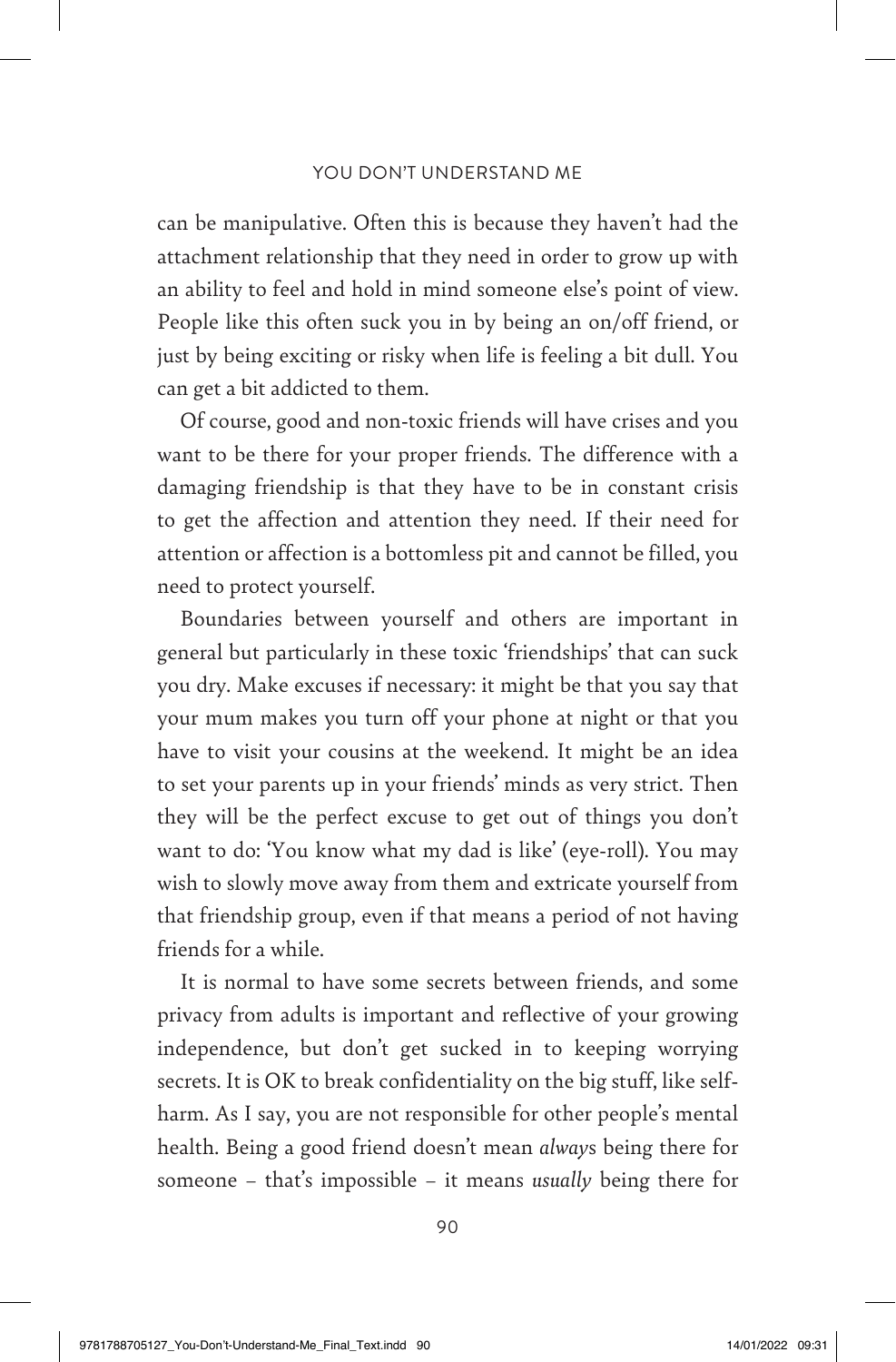#### **FRIENDS**

them. Nor does friendship mean never calling someone out on things or saying, 'That's not OK.'

It is important to try to be there for your friends but it is also important to set realistic expectations for yourself, and that involves boundaries. These have become infinitely more complex with mobile communication, as it used to be impossible to be in constant touch with each other. The availability of mobiles have set up an expectation that no one can keep: we can't be empathic all the time. I'm a therapist and I couldn't do that. Before we can have the mental space to think about other people, we need to have a bit of mental space to think about ourselves. It is important to allow yourself this space as well as letting your friends have space, and not getting offended or taking it personally if they are not around for a bit.

Just one more important point about boundaries – the word has sadly become weaponised. It can be used to create a false premise: 'my feelings should always be listened to and respected'. As a psychologist, I spend my life listening to and respecting feelings but that does not mean that should *always* happen. As we will see in the next chapter, however strong a feeling is, they are sometimes based on a false premise and not on reality. They should not be used as an excuse for bad behaviour or to control the behaviour of others. Remember that having our feelings listened to is an honour, not a right. Our feelings should not be used as a reason to forget our responsibilities or to be a dick. Most of all, they should never be used to trump other people's feelings. It is sensible to have boundaries and it is fine to communicate your boundaries ('I don't do that', 'I'm not allowed', 'I don't like it', 'I don't want to') but it is toxic to weaponise boundaries to hurt or make a point at someone else.